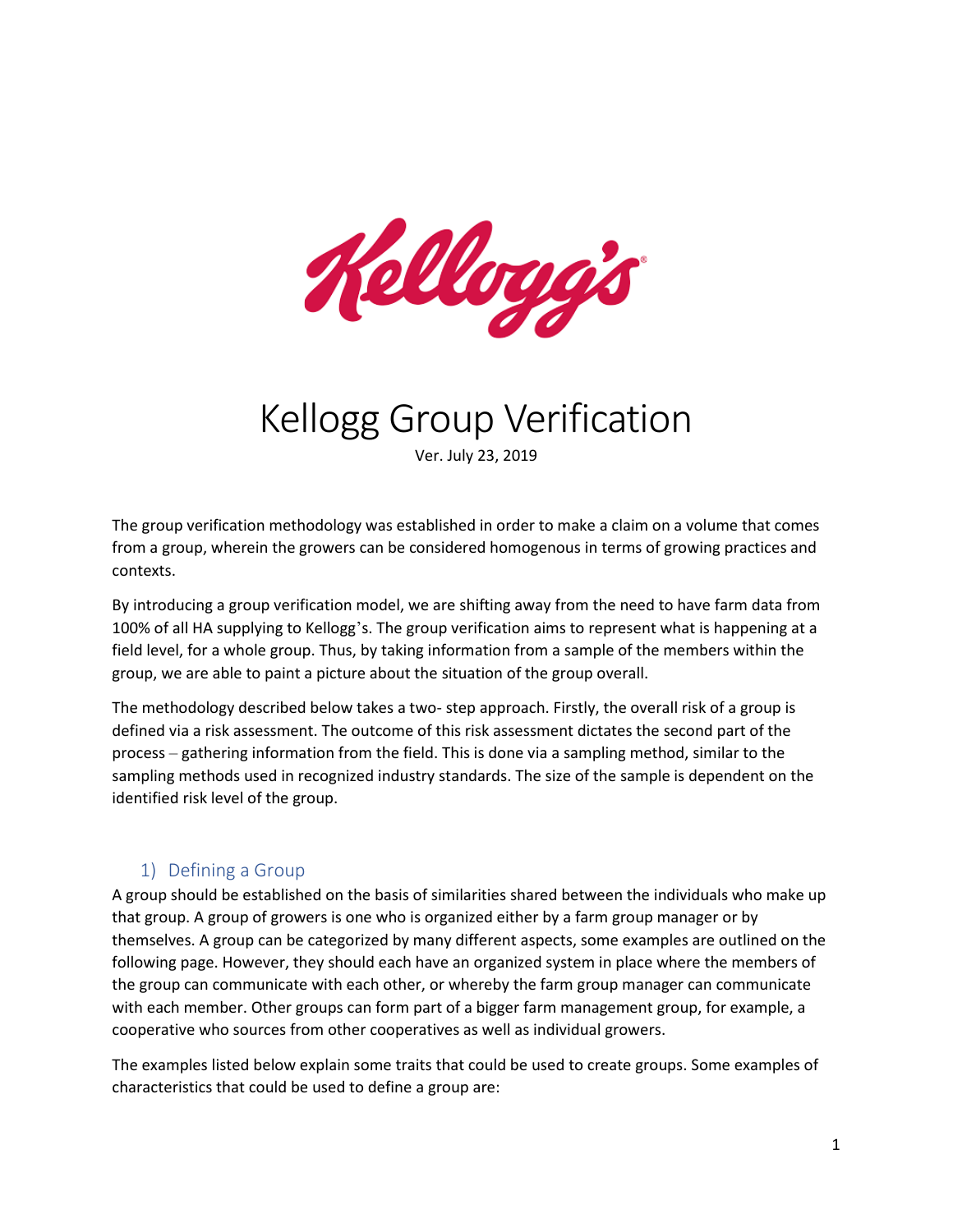- Geographical area: growers should be cultivating in locations that share similar weather patterns, similar topography (mountainous, plains, etc)
	- $\circ$  If geographical areas are used as a factor for grouping, the group should be sure to include growers operating at different scales (small/medium/large)
- Cultivation Practices: Grower should share similar cultivation practices, such as less/more mechanization on the field, number of workers involved in the operation,
- Size of farm: Growers within a group should all farm at a shared scale (small/medium/large)
- Crop: Growers should be cultivating the same crop.

Growers can also be categorized into groups based on already existing groups that they may form part of, such as cooperatives: Individual growers who sell their products collectively through one or many gathering points. These groups are often already organized themselves, and have the needed systems in place to ensure accurate data gathering.

## 2) Internal Control System

The Internal Control System should be a foundation to ensure that the growers within the group are consistent with their involvement of the Kellogg Responsible Sourcing Program.

The requirements outlined below will be verified during the verification visit, to guarantee that there is a robust management system in place covering these critical aspects: volumes of crop delivered, growers involved and involvement in the project, coordination/communication within the group.

Requirements:

- The figure of the Farm Group Manager (person responsible for overall responsibility and implementation of ICS; for deployment and data collection through surveys)

- Names and assigned HA for each grower
- An accounting system to keep track of responsibly sourced volumes from the FMG
- A procedure to engage new growers in the Responsibly Sourced Program
- A procedure to monitor growers within the group, between verifications
- A process to develop improvement actions based on the results from the verification

## 3) Data Collection

The farm group manager is responsible for ensuring that all the appropriate information is gathered from the field in an accurate way. The required documentation from the growers who will be part of the sample are listed below:

- Kellogg Grower Survey
- Self declaration stating that there has been no deforestation in the last 10 years on the lands they are cultivating on
- Self declaration stating that they have the legal right to farm the lands on which they are operating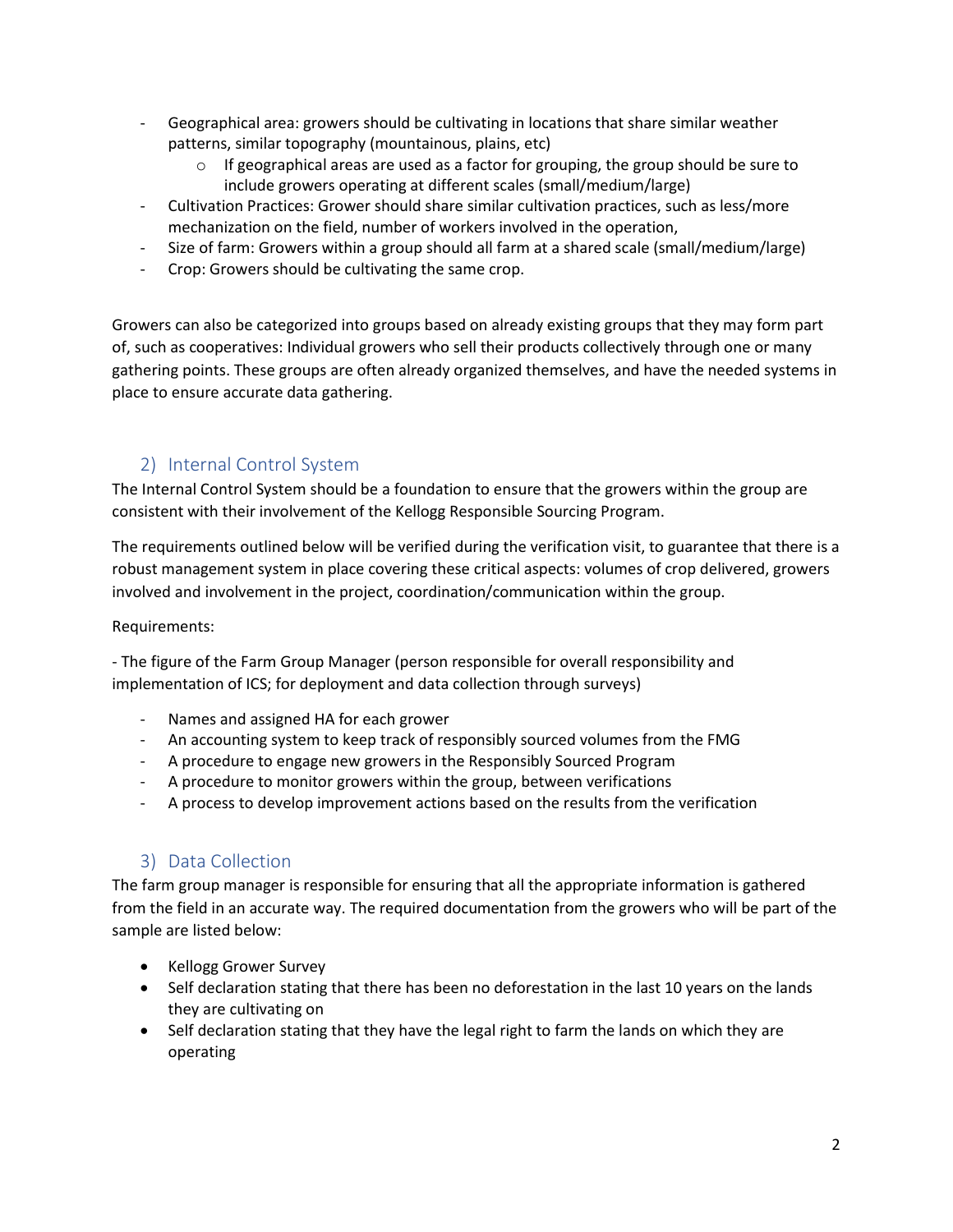#### 3A) Grower Involvement:

New data should be collected on an annual basis, and reflective of the volumes purchased from the group. Growers who are surveyed should be rotated and the same grower shouldn't count towards a claim again until the  $4<sup>th</sup>$  year of verification. However, the Farm Group Manager can choose to survey a higher number than the required sample during the process of data collection, in which case the same growers can be questioned, as long as there is sufficient data without their answers, to fulfill the claim. The repetition of growers should be maxed out annually at 5% of the HA represented by the sample.

### 3B) Group System Assessment

An assessment has been created to evaluate the visibility that exists of the individual farm level, through the larger farm group. The different levels of visibility that can ensue, will result in different sampling size needed in order to proceed with the verification step. These categories are low/medium/high visibility. A higher visibility level is akin to a stronger relationship between the growers who make up a group, and the Responsibly Sourced program and farm group manager. By having a clearer picture of what is happening at the farm level, there will be a lower risk of gathering insufficient information from each grower group. In the event that growers within a group are too different from each other, or there is not enough visibility into the group dynamics, the sampling size will be higher. The Kellogg Grower Survey will not be filled out by all growers within a group, but rather by a sample of growers who will represent the larger group. Thus, visibility and knowledge of the realities on a farm level will create a more transparent level of assurance that the growers within a group operate as a group, sharing traits, practices and knowledge with each other.

The System assessment is In order to assess the sampling size, the visibility assessment must first be completed by the Farm Group Manager. This assessment will then be validated by the verifier before and during the verification, to ensure that the correct level was assigned.

The system assessment is meant to assess both how complex a group is, encompassing the complexity of the supplier and the control points in place when it comes to in field practices; as well as the level of accuracy associated with collecting information from the grower group, related to the internal control system in place at a group level.

The risk assessment has been split into 3 parts, outlined below:

#### **Section 1: Complexity of the Supply Chain**

This section gives the verifier an idea of how complex the supply chain is, and how complex the group itself is. By understanding how many growers are within the group, as well as the varying sizes of the growers within the group, we will have a better overview of the risk associated with ensuring that the growers share in field practices with each other, and that there is visibility to the grower level from the group level.

- 1. Do you source directly from growers, or from groups/traders?
- 2. What % of your volume do you source directly from growers vs from groups/traders?
- 3. How many growers supply to each group/trader?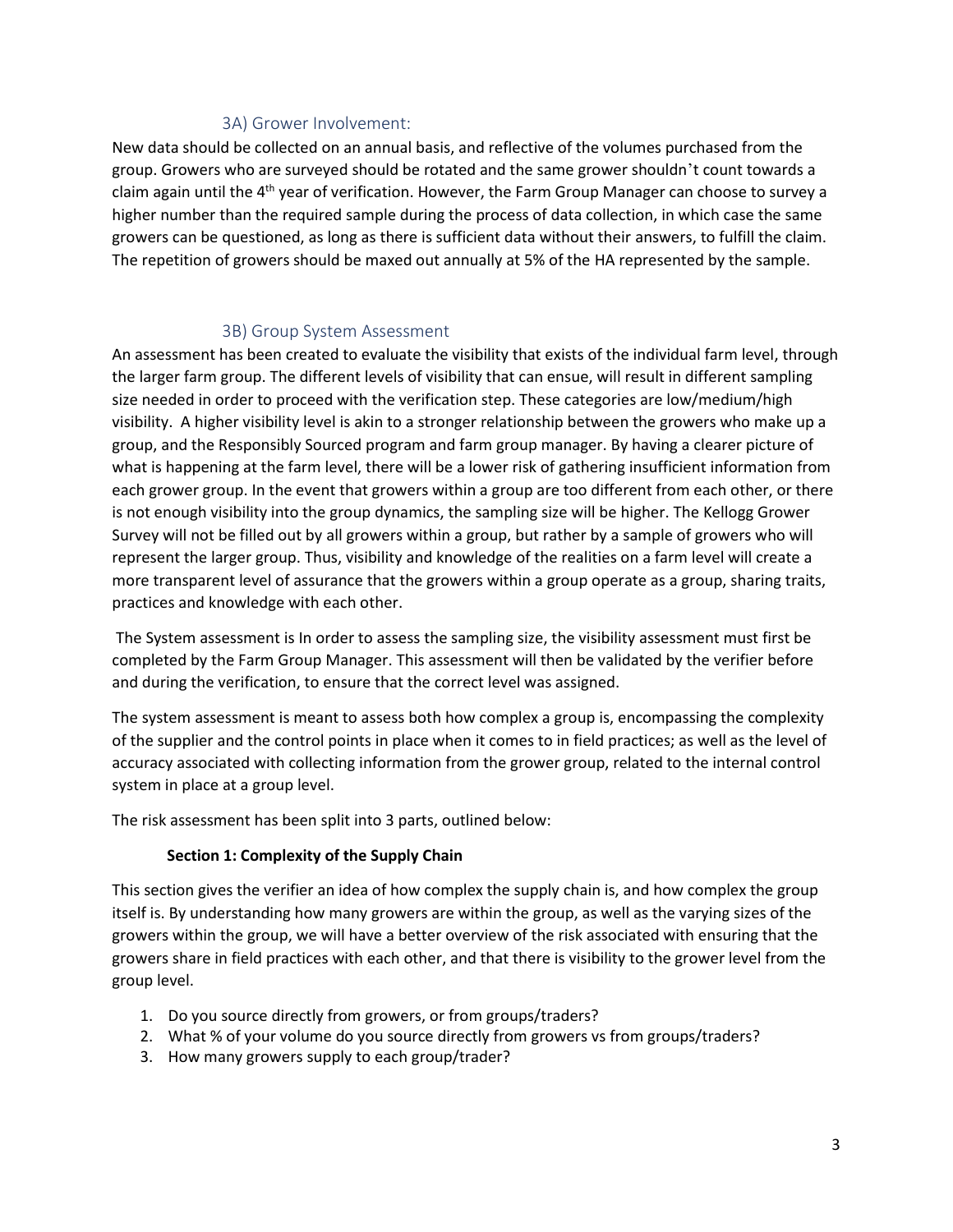### **Section 2: Contracting**

This section gives the verifier an idea of how formalized the contracting is between the group and the supplier/Kellogg's, by analyzing the documentation behind the contracting phase. By formalizing the contracting, in terms of documents and grower information for the whole group, there is less risk of unauthorized practices taking place on the fields.

- 1. Do written contracts exist between the growers/groups/traders and your company?
- 2. Are maps of the fields gathered/kept?
- 3. Does a list of growers exist, showing the size of each field and where they are located (GPS coordinates, or address)?

#### **Section 3: Internal Control System**

The final section covers all of the requirements as outlined by section 2 of this Group Verification Protocol. The farm group manager could use this as a self verification, to ensure that they are doing everything that needs to be done before the actual verification. The verifier will be able to double check the suppliers/groups answers during the verification.

- 1. Is there a method in place to keep track of the volumes that are delivered?
- 2. Does a grower list exist, showing the volumes contracted for each grower?
- 3. Is there a method in place to communicate with all growers about improvement plans and the Responsibly Sourced Program?

Once the risk level is identified, the number of HA for which data is needed will be calculated, using the table below. The Farm Group Manager will be responsible for ensuring that a complete Kellogg's Grower Survey is filled out by/with the number of growers within the group needed to cover the HA requirements. The HA requirements will be which ever option from the table below yields a higher acreage.

## 3) Sampling: Square root

This methodology is widely used, especially within the biofuel sustainability sector. This version differs slightly, by using the square root of the HA needed, and not by the square root of the famers involved. Additionally, in other programs that do employ this method, the risk levels are based on mapping of the growing area, and identification of potential deforestation areas. This program mitigates this risk through a signed grower self-declaration, and by asking a question about mapping in the risk assessment. The verifier should be familiar with the general regions of cultivation, and be able to identify if there are any high risk activities widely used in that area.

| <b>Risk</b>                  | Low            | <b>Medium</b> | High          |
|------------------------------|----------------|---------------|---------------|
| Square root Methodology      | Square root of | Square root x | Square root x |
|                              | needed HA      | 1.5 of needed | 2 of needed   |
|                              |                | HA            | HA            |
| Ex: Square root methodology  |                |               |               |
| 13,000 HA in the group claim | 114 HA         | 171 HA        | 228 HA        |